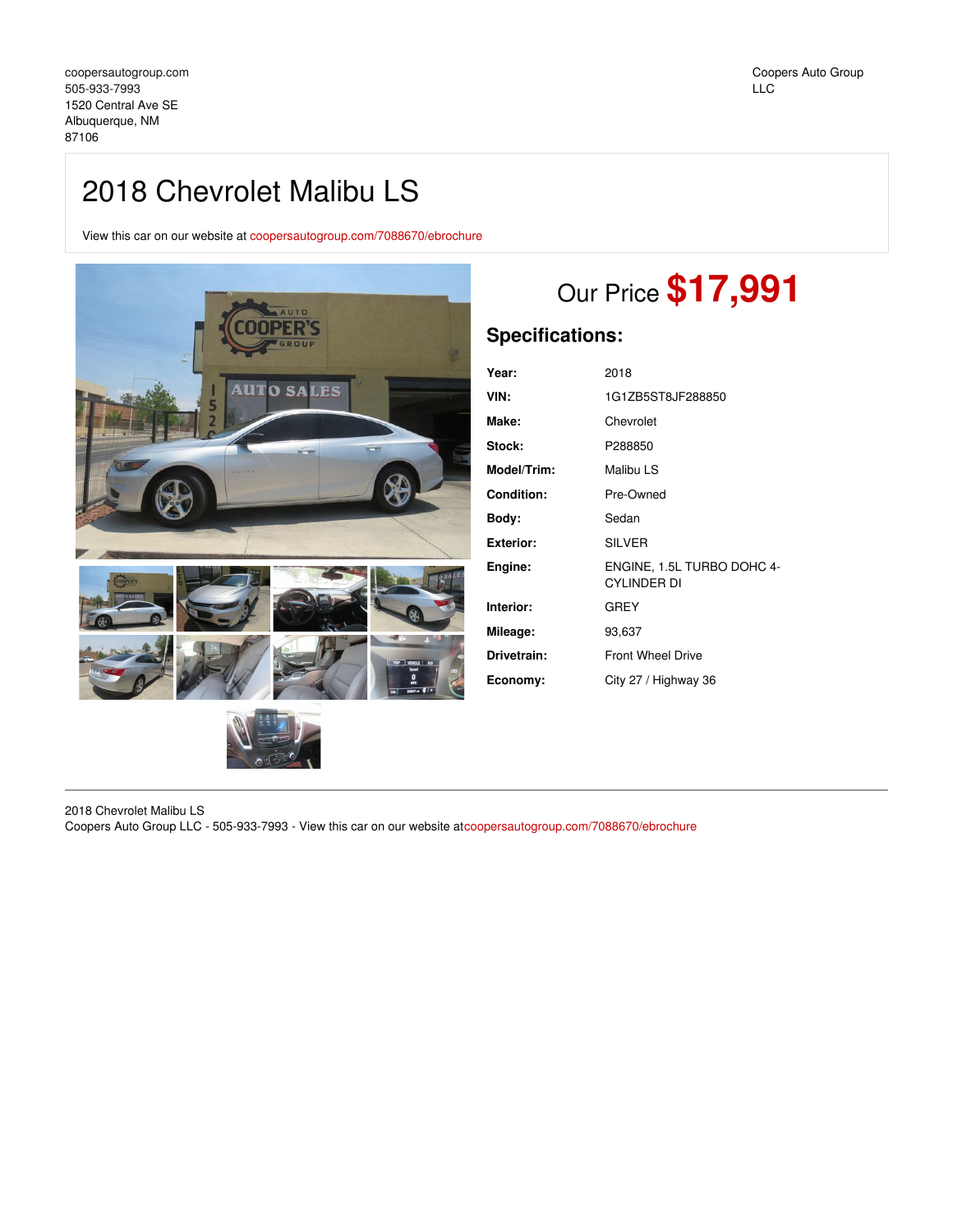

#### 2018 Chevrolet Malibu LS

Coopers Auto Group LLC - 505-933-7993 - View this car on our website at[coopersautogroup.com/7088670/ebrochure](https://coopersautogroup.com/vehicle/7088670/2018-chevrolet-malibu-ls-albuquerque-nm-87106/7088670/ebrochure)

## **Installed Options**

#### **Interior**

- Air conditioning, single-zone manual- Air filter, cabin
- Armrest, rear center with cupholders Assist handle, front passenger- Compass display
- Cruise control, electronic with set and resume speed Defogger, rear-window, electric
- Door locks, power programmable- Driver Information Center, monochromatic display
- Floor mats, carpeted front- Floor mats, carpeted rear- Keyless start
- Lighting, interior overhead courtesy lamp, dual reading lamps and illuminated trunk area
- Map pockets, driver and front passenger seatbacks
- Mirror, inside rearview manual day/night
- Passive Entry System includes Remote Keyless Entry, extended range
- Power outlet, auxiliary, 12-volt- Remote panic alarm- Seat adjuster, driver 6-way manual
- Seat adjuster, front passenger 6-way manual- Seat, rear 60/40 split-folding
- Seats, front bucket- Steering column, tilt and telescopic
- Steering wheel controls, mounted controls for audio, phone and cruise
- Steering wheel, 3-spoke- Temperature display, outside
- Theft-deterrent system, content theft alarm- Trunk cargo anchors
- Visors, driver and front passenger vanity mirrors, covered
- Warning indicator, front passenger safety belt- Windows, power with Express-Down on all